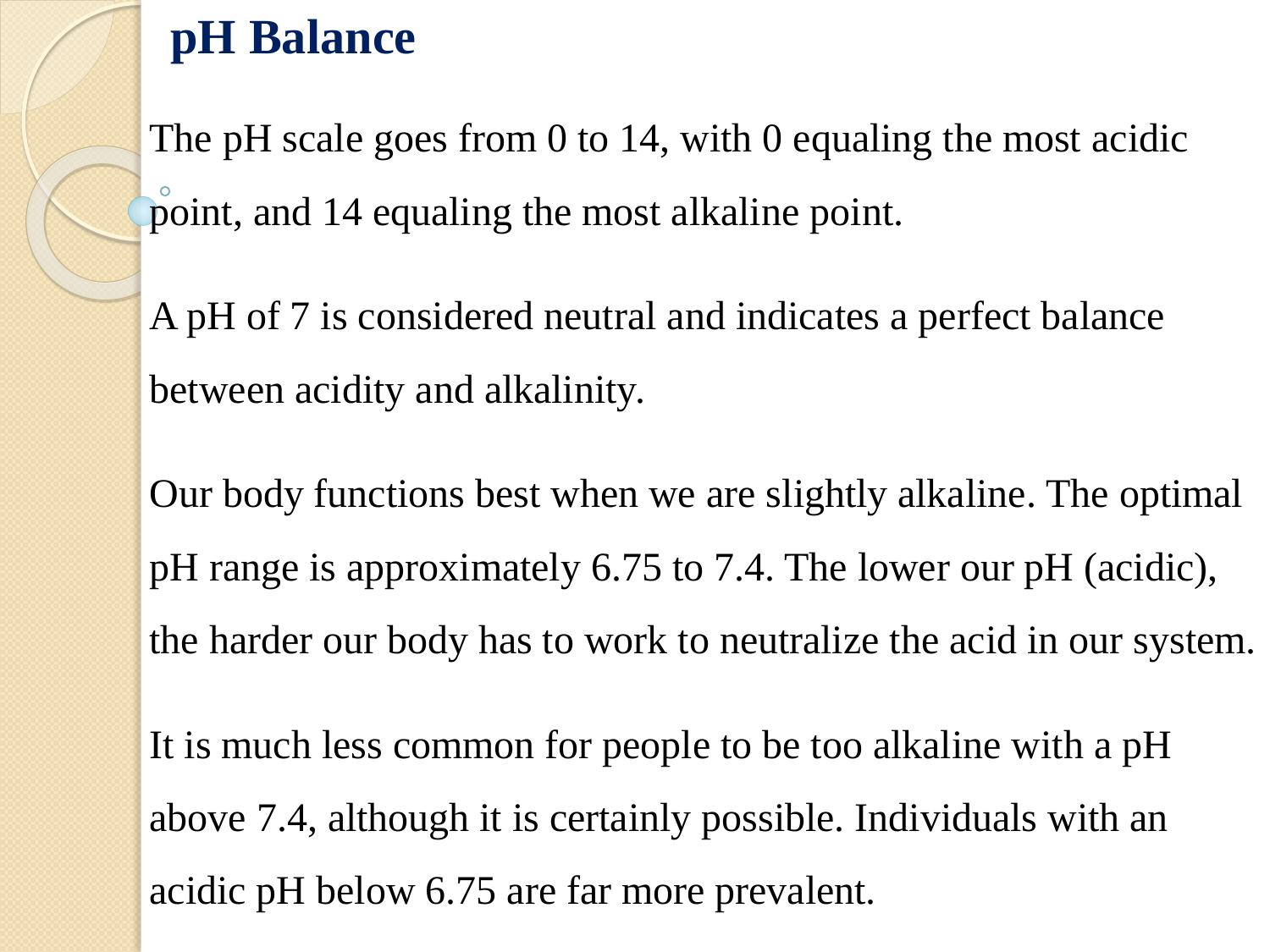### **How do we become too acidic?**

### *1) Internal acid creation:*

Consuming too much refined sugar can result in yeast overgrowth throughout the digestive system.

This situation can lead to a chronically acidic pH. As the microscopic bugs feed off the sugar in the food you eat, they release acidic waste. This may lead to chronic pH problems.

#### *2) Decreased acid elimination:*

The more acidic you become, the harder it is for your body to neutralize and eliminate the acids. Similar to a garbage can, your body can only handle a certain amount of acidic "trash" before it begins to spill over and affect your health.